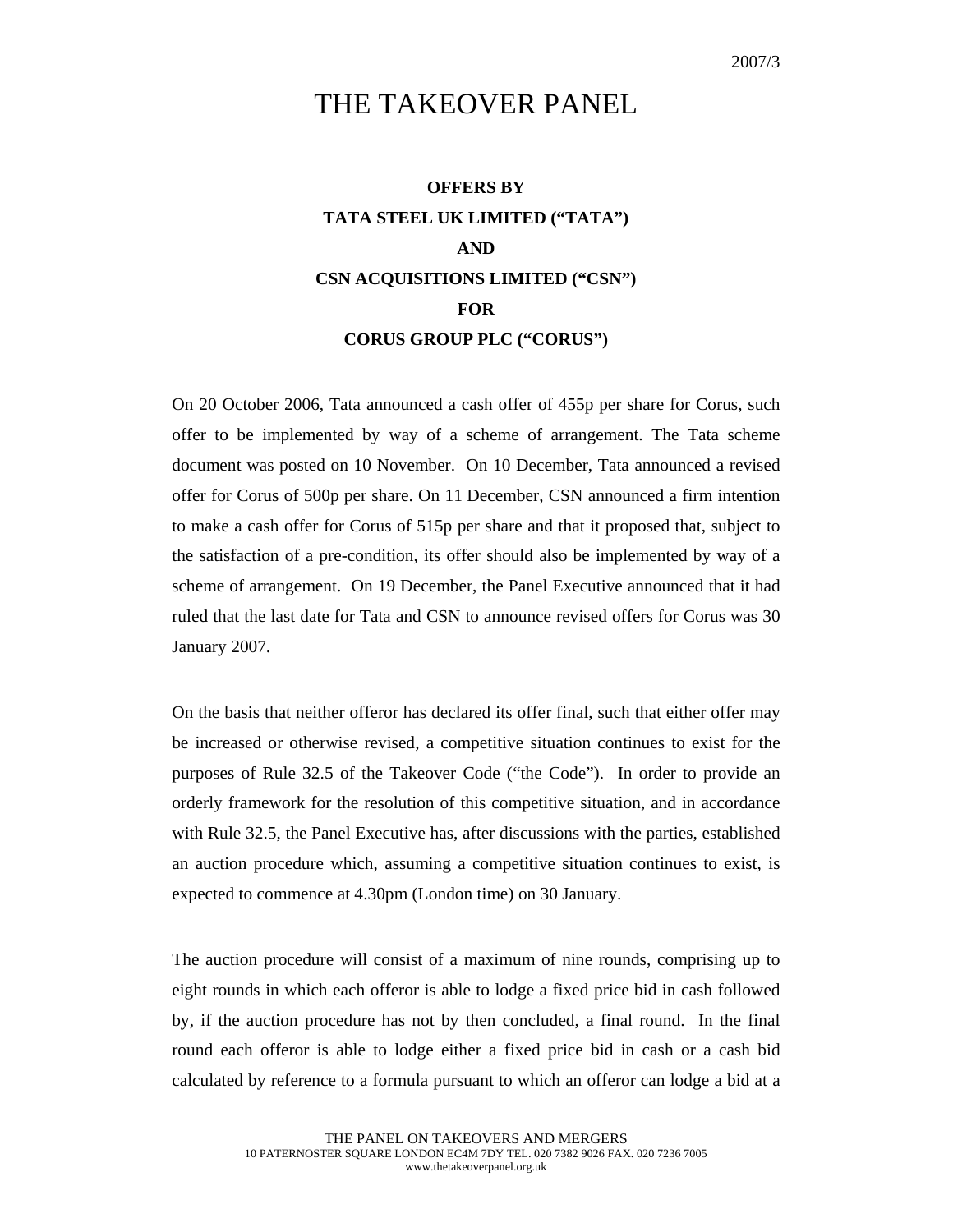specified amount in cash more than the other offeror subject to a specified maximum cash amount.

In respect of the first eight rounds of the auction procedure, a subsequent round will only take place if the offeror which has the lower cash bid as at the beginning of that round (or, if at that time the highest cash bids of both offerors are at the same price, either offeror) lodges an increased cash bid in that round. Such a cash bid must be not less than 5p higher than the higher cash bid as at the beginning of that round (or, if at that time the highest cash bids of both offerors are at the same price in cash, not less than 5p above the price of those bids). However, if an offeror which has the higher cash bid as at the beginning of a round lodges an increased bid in that round, it is not subject to any minimum increment.

It is expected that the increased bids (if any) lodged during the auction procedure will not be publicly announced by any of the parties other than as set out below.

Assuming, as is currently expected, that the auction procedure has completed by 2.30am (London time) on 31 January, the Panel Executive expects to make an announcement by no later than 3.00am (London time) on 31 January setting out the prices of the offers to be announced by each offeror following the conclusion of the auction procedure. If the auction procedure has not completed by 2.30am (London time) on 31 January, the Panel Executive would expect to freeze the auction procedure at that time and to announce by 3.00am (London time) on 31 January the prices of the highest cash bids (if any) lodged by each offeror at that point. In those circumstances, it is expected that the auction procedure would then be re-commenced no earlier than 4.30pm (London time) on 31 January and a further announcement would be made by the Panel Executive by no later than 3.00am (London time) on 1 February.

Following the Panel Executive's announcement of the result of the auction procedure, each of the offerors is required to make an appropriate announcement under Rule 2.5 of the Code of a revised offer in respect of its latest bid lodged in accordance with the auction procedure.